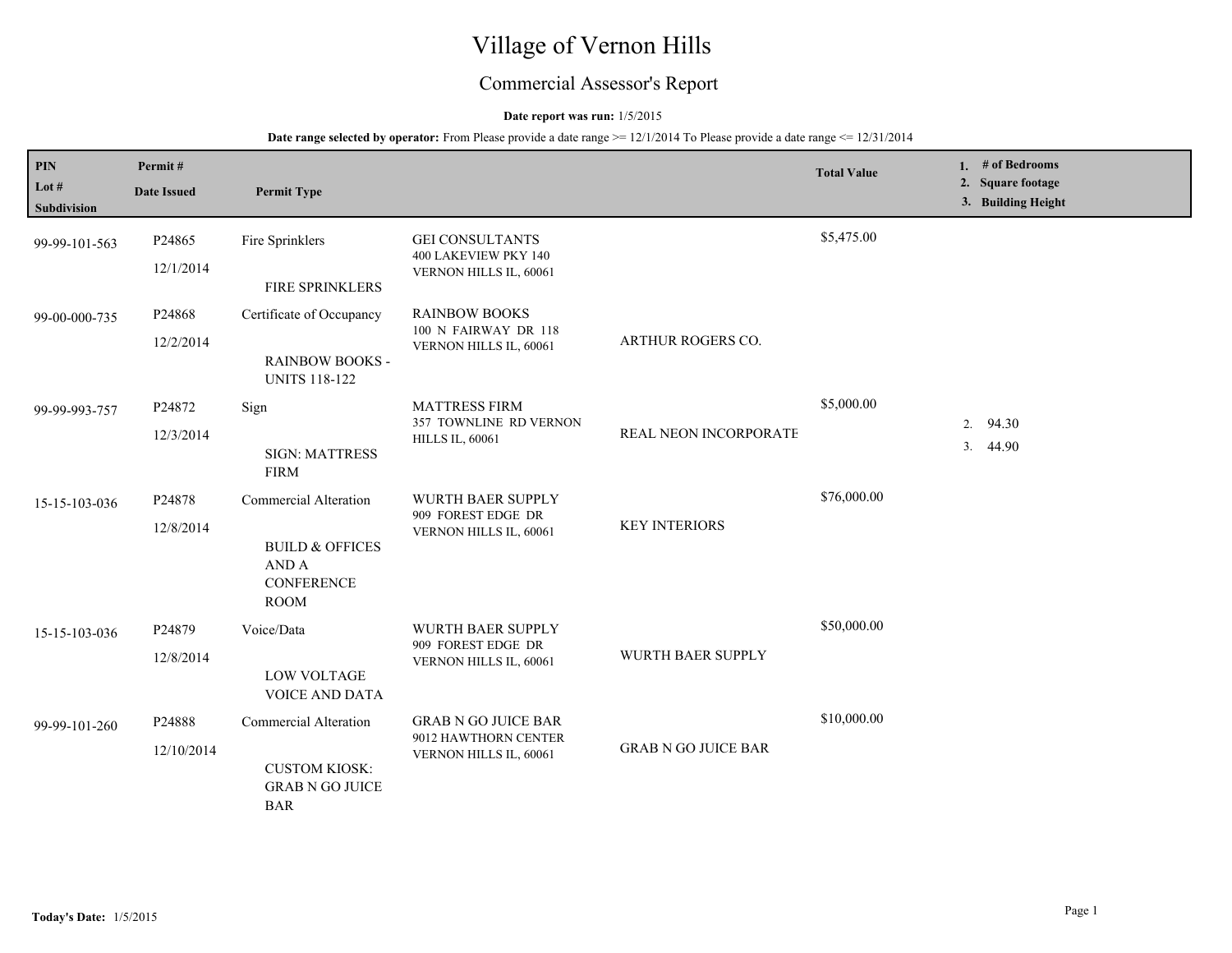#### **Date report was run:** 1/5/2015

## **Date range selected by operator:** From Please provide a date range >= 12/1/2014 To Please provide a date range <= 12/31/2014

| PIN<br>Lot $#$<br><b>Subdivision</b> | Permit#<br><b>Date Issued</b> | <b>Permit Type</b>                                                             |                                                                                     |                         | <b>Total Value</b> | 1. # of Bedrooms<br>2. Square footage<br>3. Building Height |  |
|--------------------------------------|-------------------------------|--------------------------------------------------------------------------------|-------------------------------------------------------------------------------------|-------------------------|--------------------|-------------------------------------------------------------|--|
| 99-00-000-794                        | P24889<br>12/10/2014          | Certificate of Occupancy<br>CO: ZINGIT<br><b>MOBILE</b><br>(SOFTWARE<br>SALES) | ZINGIT MOBILE LLC<br>200 N FAIRWAY DR 174<br>VERNON HILLS IL, 60061                 |                         |                    |                                                             |  |
| 15-09-401-046                        | P24891<br>12/11/2014          | Misc. Commercial<br><b>RACKING</b>                                             | WORLD WIDE FITTINGS<br><b>600 CORPORATE WOODS</b><br>PKWY VERNON HILLS IL,<br>60061 | WORLD WIDE FITTINGS     | \$243,843.00       |                                                             |  |
| 15-03-102-010                        | P24893<br>12/11/2014          | Fire Alarm<br>FIRE ALARM ON<br><b>SHELL BUILDING</b>                           | <b>SHELL BUILDING</b><br>447 N MILWAUKEE AV<br>VERNON HILLS IL, 60061               | K.A.S. ELECTRIC CORPORA | \$10,750.00        |                                                             |  |
| 99-99-100-395                        | P24894<br>12/11/2014          | Certificate of Occupancy<br>CO: LITTLE<br><b>BETHLEHEM</b>                     | LITTLE BETHLEHEM<br>1025 HAWTHORN CENTER<br>VERNON HILLS IL, 60061                  |                         |                    |                                                             |  |
| 99-99-101-563                        | P24895<br>12/12/2014          | Fire Alarm<br><b>FIRE ALARM</b>                                                | <b>GEI CONSULTANTS</b><br>400 LAKEVIEW PKY 140<br>VERNON HILLS IL, 60061            | K.L. ELECTRIC           | \$2,400.00         |                                                             |  |
| 15-10-302-017                        | P24896<br>12/12/2014          | Fence<br><b>SECURITY FENCE</b><br><b>INSIDE</b><br>WAREHOUSE                   | ICE SERVICES, LLC<br>800 CORPORATE WOODS<br>PKWY VERNON HILLS IL,<br>60061          | ICE SERVICES, LLC       | \$16,000.00        |                                                             |  |
| 99-00-000-235                        | P24901<br>12/15/2014          | Fire Sprinklers<br><b>FIRE SPRINKLER</b>                                       | <b>GIORDANO'S</b><br>701 N MILWAUKEE AVE<br>348 VERNON HILLS IL, 60061              | <b>S.J.CARLSON</b>      | \$2,686.00         |                                                             |  |
| 15-09-403-022                        | P24902<br>12/15/2014          | Misc. Commercial<br><b>CAFE</b><br><b>RENOVATION</b>                           | ZF SALES & SERVICE NORT<br>777 HICKORY HILL DR<br>VERNON HILLS IL, 60061            | <b>STRIED BUILDERS</b>  | \$62,223.00        |                                                             |  |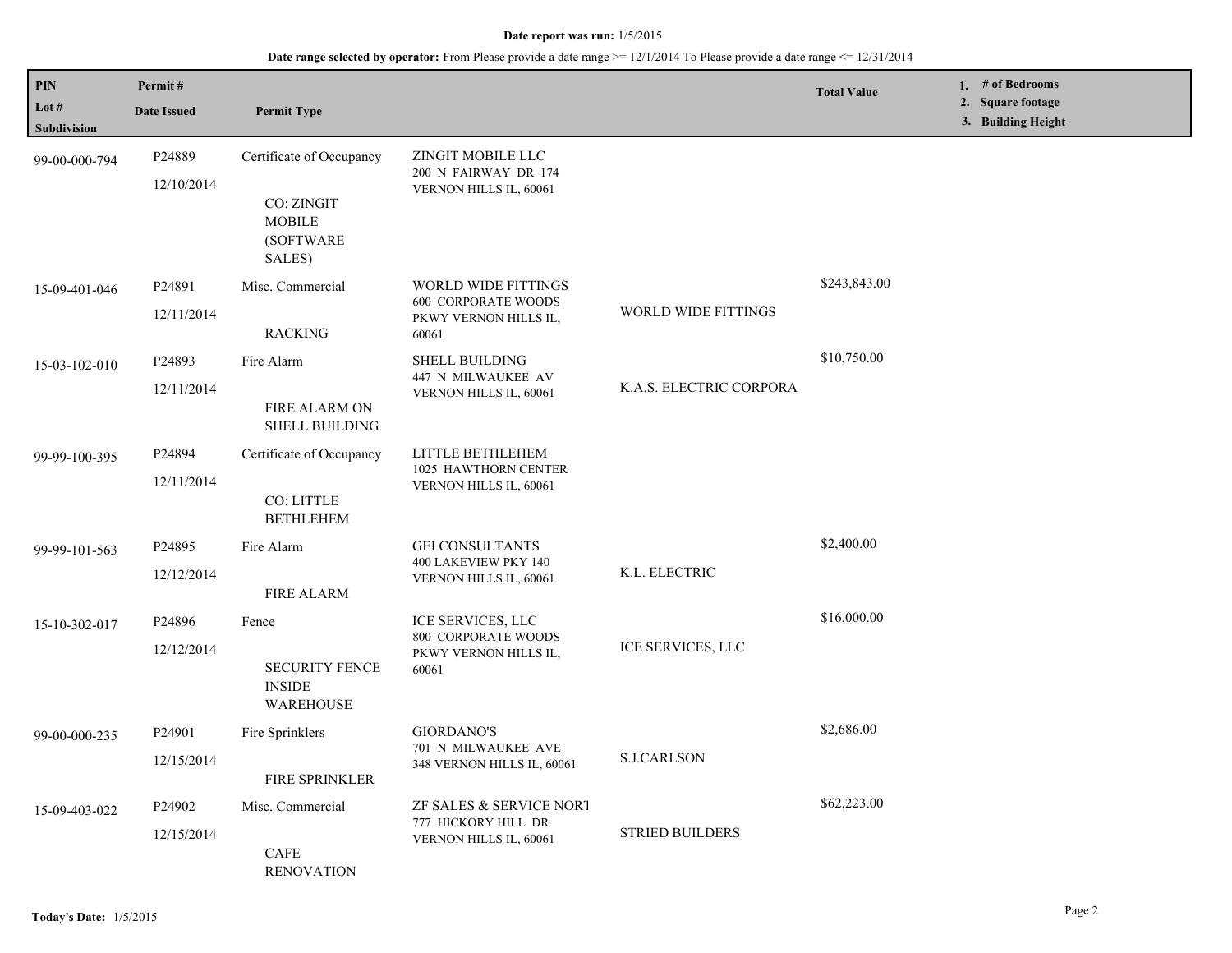#### **Date report was run:** 1/5/2015

## **Date range selected by operator:** From Please provide a date range >= 12/1/2014 To Please provide a date range <= 12/31/2014

| <b>PIN</b><br>Lot $#$<br><b>Subdivision</b> | Permit#<br><b>Date Issued</b> | <b>Permit Type</b>                                            |                                                                                       |                              | <b>Total Value</b> | 1. # of Bedrooms<br>2. Square footage<br>3. Building Height |
|---------------------------------------------|-------------------------------|---------------------------------------------------------------|---------------------------------------------------------------------------------------|------------------------------|--------------------|-------------------------------------------------------------|
| 15-03-102-010                               | P24910<br>12/18/2014          | Misc. Commercial<br>CONSTRUCTION<br><b>TRAILER</b>            | 447 N MILWAUKEE AV<br>VERNON HILLS IL, 60061                                          | <b>JNM CONSTRUCTION SERV</b> | \$1,000.00         |                                                             |
| 99-99-100-394                               | P24914<br>12/19/2014          | Certificate of Occupancy<br>CO: DEL SOL                       | DEL SOL<br>1070 HAWTHORN CENTER<br>VERNON HILLS IL, 60061                             |                              |                    |                                                             |
| 99-99-994-145                               | P24916<br>12/19/2014          | Elevator<br><b>INSTALL PIT</b><br><b>LADDER</b>               | WONDERLIC/AMERISTAR I<br>400 N LAKEVIEW PKY<br>VERNON HILLS IL, 60061                 | OTIS ELEVATOR COMPANY        | \$4,500.00         |                                                             |
| 99-99-101-504                               | P24918<br>12/22/2014          | Certificate of Occupancy<br>CO: MATHNASIUM                    | <b>MATHNASIUM OF VERNON</b><br><b>113 TOWNLINE VERNON</b><br><b>HILLS IL, 60061</b>   | <b>SRIDHAR PALWAI</b>        |                    |                                                             |
| 99-99-995-053                               | P24924<br>12/23/2014          | Fire Sprinklers<br><b>FIRE SPRINKLER</b>                      | <b>HYDRA FORCE</b><br>700 WOODLANDS PKWY<br>VERNON HILLS IL, 60061                    | USA FIRE PROTECTION          | \$4,868.00         |                                                             |
| 99-99-993-757                               | P24927<br>12/29/2014          | Fire Sprinklers<br><b>RELOCATE 45 FIRE</b><br>SPRINKLER HEADS | <b>MATTRESS FIRM</b><br>357 TOWNLINE RD VERNON<br><b>HILLS IL, 60061</b>              | C & E FIRE PROTECTION, IN    | \$8,100.00         |                                                             |
| 99-99-994-937                               | P24929<br>12/29/2014          | Sign<br>SIGN: AT&T                                            | AT&T SPRING MOBILE<br><b>623 HAWTHORN CENTER</b><br>VERNON HILLS IL, 60061            | FOX VALLEY SIGNS             | \$2,800.00         | $3. \quad 24.00$                                            |
| 99-00-000-718                               | P24931<br>12/29/2014          | Commercial Alteration<br><b>INTERIOR</b><br><b>REMODEL</b>    | <b>AMERICAN FIDELITY</b><br>175 E HAWTHORN PKY<br>suite 400 VERNON HILLS IL,<br>60061 | ZAP CONSTRUCTION SERV.       | \$8,500.00         |                                                             |